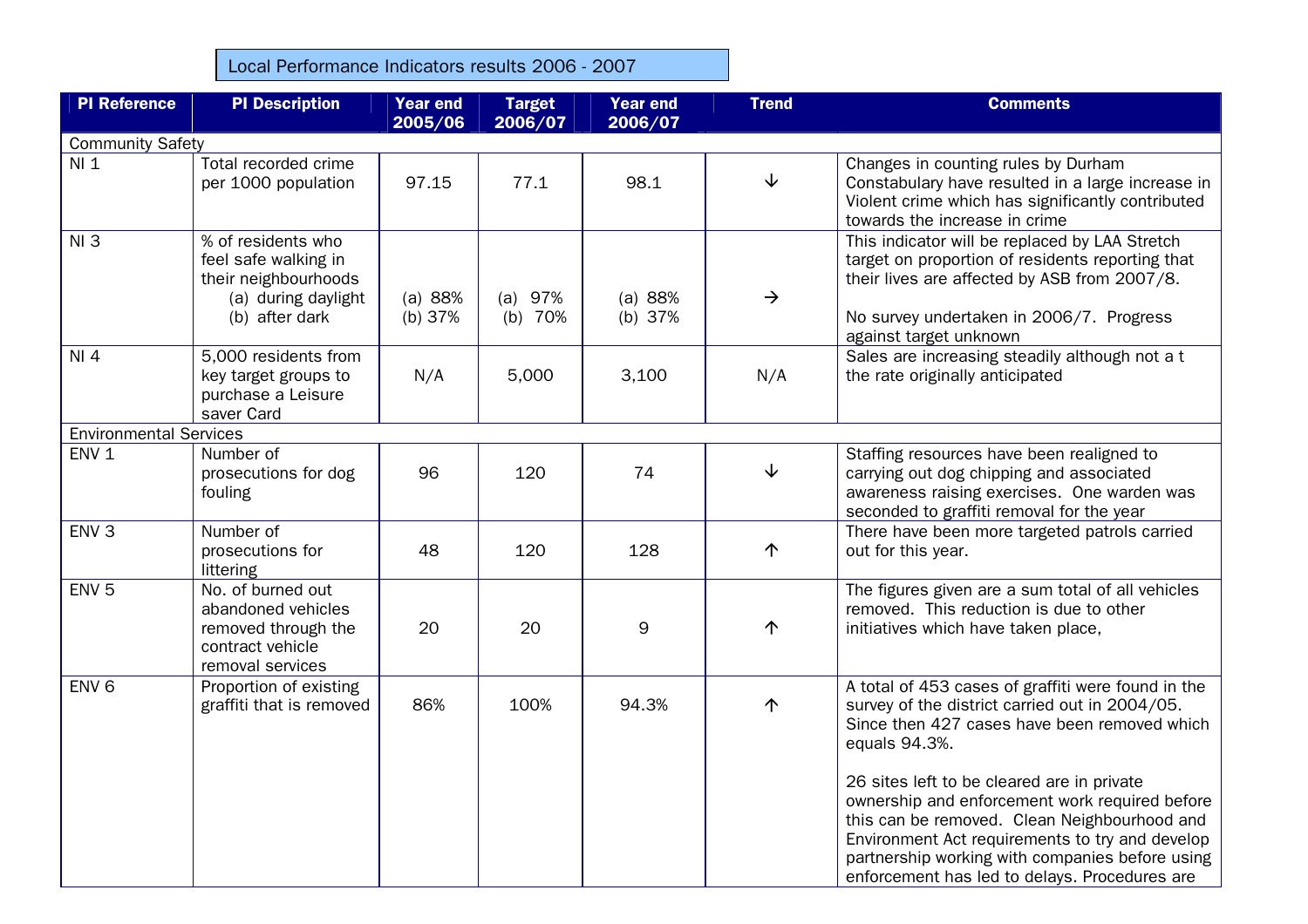Local Performance Indicators results 2006 - 2007

| <b>PI Reference</b>       | <b>PI Description</b>                                                                            | <b>Year end</b><br>2005/06 | <b>Target</b><br>2006/07 | <b>Year end</b><br>2006/07 | <b>Trend</b> | <b>Comments</b>                                                                                                                                                   |  |
|---------------------------|--------------------------------------------------------------------------------------------------|----------------------------|--------------------------|----------------------------|--------------|-------------------------------------------------------------------------------------------------------------------------------------------------------------------|--|
|                           |                                                                                                  |                            |                          |                            |              | being developed to allow enforcement to<br>proceed.                                                                                                               |  |
| ENV <sub>7</sub>          | Proportion of reports<br>of new graffiti that is<br>removed within 5<br>working days             | 87%                        | 100%                     | 86.67%                     | $\downarrow$ | Annual Outturn - 360 Reports of which 312<br>removed within target = $86.67\%$<br>Clean Neighbourhood and Environment Act<br>procedures are not yet fully adopted |  |
| ENV <sub>8</sub>          | Percentage of Bus<br>Shelter repair:                                                             |                            |                          |                            |              |                                                                                                                                                                   |  |
|                           | a) Completed within<br>7 days                                                                    | 92.4%                      | 95%                      | 94.3%                      | 个            |                                                                                                                                                                   |  |
|                           | b) Emergency repairs<br>completed within 24<br>hours                                             | 100%                       | 100%                     | 100%                       | $\uparrow$   |                                                                                                                                                                   |  |
| <b>Housing Services</b>   |                                                                                                  |                            |                          |                            |              |                                                                                                                                                                   |  |
| HOUS <sub>2</sub>         | homelessness<br>applications -<br>decision and<br>notification made<br>within 33 working<br>days | 99.73                      | 100%                     | 99.50%                     | $\downarrow$ | Second quarter one case took over 33 days due<br>to information pending from third party to<br>conclude investigation.                                            |  |
| HOUS <sub>7</sub>         | Number of 'Accredited<br>Landlords' in the<br>district                                           | N/A                        | 49                       | 40                         | N/A          | Several Landlords have sold properties due to<br>being unable to let and they have taken<br>advantage of the rise in house prices                                 |  |
| <b>HOUS 10</b>            | Average SAP rating of<br><b>Private Sector</b><br><b>Dwellings</b>                               | 50                         | 51                       | 51                         | 个            |                                                                                                                                                                   |  |
| <b>HOUS 13</b>            | Number of units of<br>new social housing                                                         | N/A                        | 14                       | 12                         | N/A          |                                                                                                                                                                   |  |
| <b>HOUS 14</b>            | Proportion of new<br>social housing<br>compared with total<br>new build                          | N/A                        | 20.5%                    | 1.96%                      | N/A          |                                                                                                                                                                   |  |
| <b>Personnel Services</b> |                                                                                                  |                            |                          |                            |              |                                                                                                                                                                   |  |
| PERS 1                    | Number of reportable<br>accidents per 1000<br>employees per annum                                | 12.3                       | 21.3                     | 15.6                       | $\downarrow$ | Although the figures have increased from last<br>year accidents are still well below our target                                                                   |  |